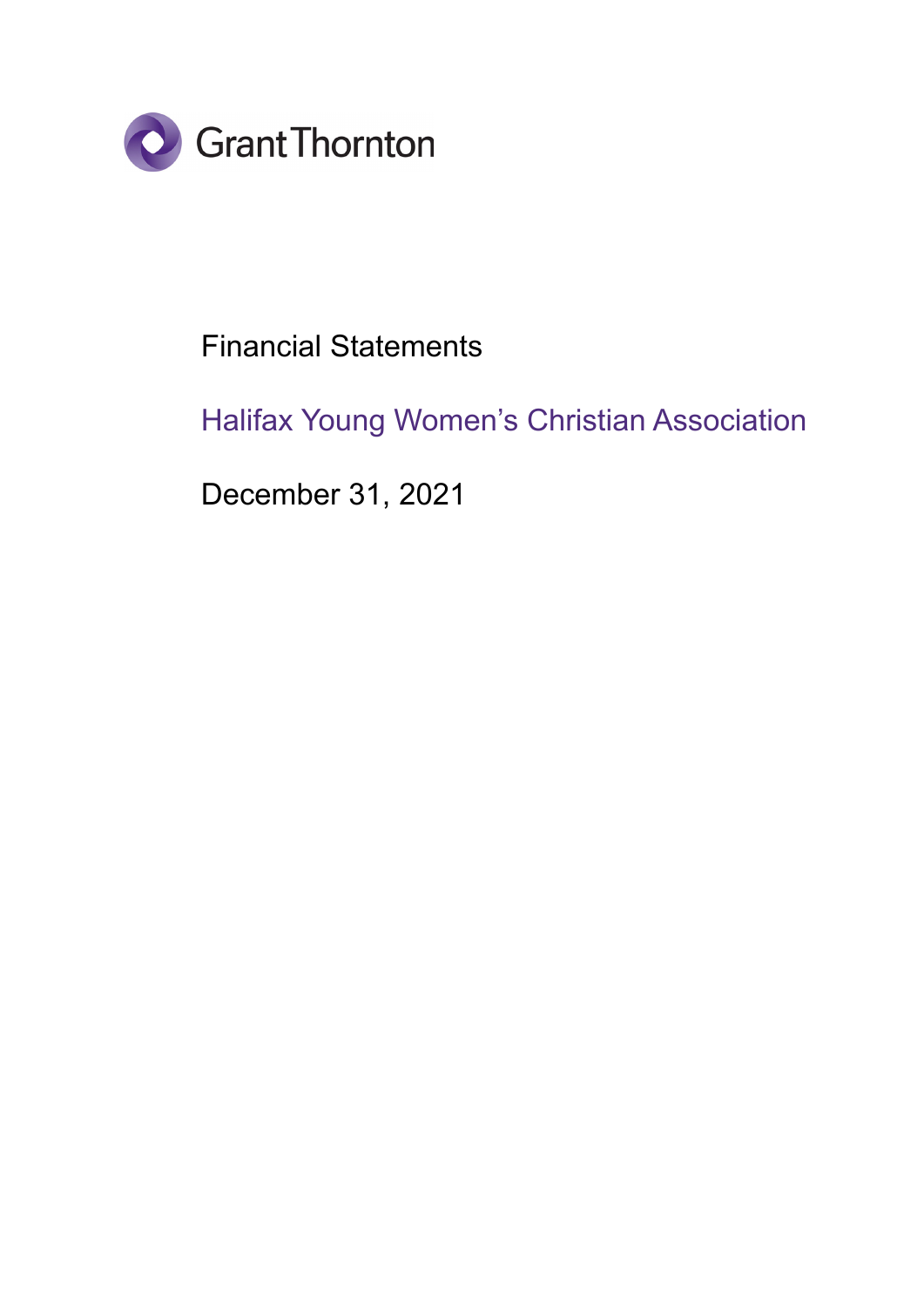# **Contents**

| Independent auditor's report       | $1 - 2$ |
|------------------------------------|---------|
| Statement of operations            | 3       |
| Statement of changes in net assets | 4       |
| Statement of financial position    | 5       |
| Statement of cash flows            | 6       |
| Notes to the financial statements  | $7-15$  |

**Page**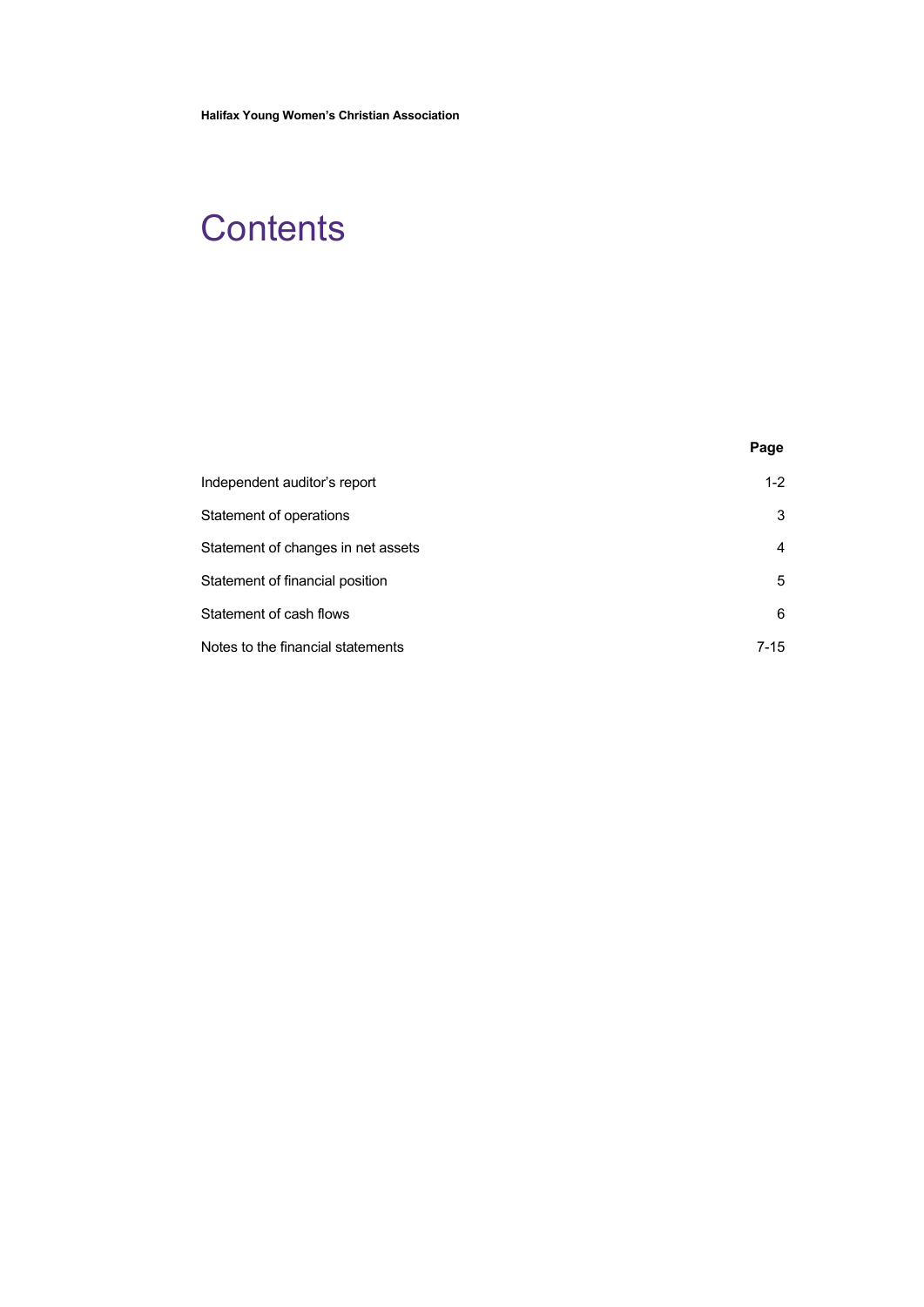

# Independent auditor's report

To the officers and members of **Halifax Young Women's Christian Association** **Grant Thornton LLP**

Nova Centre, North Tower Suite 1000, 1675 Grafton Street Halifax, NS B3J 0E9

T +1 902 421 1734 F +1 902 420 1068 [www.GrantThornton.ca](http://www.grantthornton.ca/)

#### **Qualified Opinion**

We have audited the financial statements of Halifax Young Women's Christian Association (the "Association"), which comprise the statement of financial position as at December 31, 2021, and the statements of revenues and expenditures, changes in net deficit and cash flows for the year then ended, and notes to the financial statements, including a summary of significant accounting policies.

In our opinion, except for the possible effects of the matter described in the *Basis for Qualified Opinion* section of our report, the accompanying financial statements present fairly, in all material respects, the financial position of Halifax Young Women's Christian Association as at December 31, 2021, and its results of operations and its cash flows for the year then ended in accordance with Canadian accounting standards for not-for-profit organizations.

#### **Basis for Qualified Opinion**

In common with many not-for-profit organizations, the Association derives revenue from fundraising activities, the completeness of which is not susceptible to satisfactory audit verification. Accordingly, verification of these revenues was limited to the amounts recorded in the records of the Association. Therefore, we were not able to determine whether any adjustments might be necessary to revenues, deficiency of revenues over expenditures and cash flows from operations for the years ended December 31,2021 and 2020, current assets as at December 31, 2021 and 2020, and net assets as at January 1, 2021 and 2020 and December 31, 2021 and 2020. Our audit opinion on the financial statements for the year ended December 31, 2020 was modified accordingly because of the possible effects of this limitation in scope.

We conducted our audit in accordance with Canadian generally accepted auditing standards. Our responsibilities under those standards are further described in the *Auditor's Responsibilities for the Audit of the Financial Statements* section of our report. We are independent of the Association in accordance with the ethical requirements that are relevant to our audit of the financial statements in Canada, and we have fulfilled our other ethical responsibilities in accordance with these requirements. We believe that the audit evidence we have obtained is sufficient and appropriate to provide a basis for our qualified opinion.

#### **Responsibilities of Management and Those Charged with Governance for the Financial Statement**

Management is responsible for the preparation and fair presentation of these financial statements in accordance with Canadian accounting standards for not-for-profit organizations, and for such internal control as management determines is necessary to enable the preparation of financial statements that are free from material misstatement, whether due to fraud or error.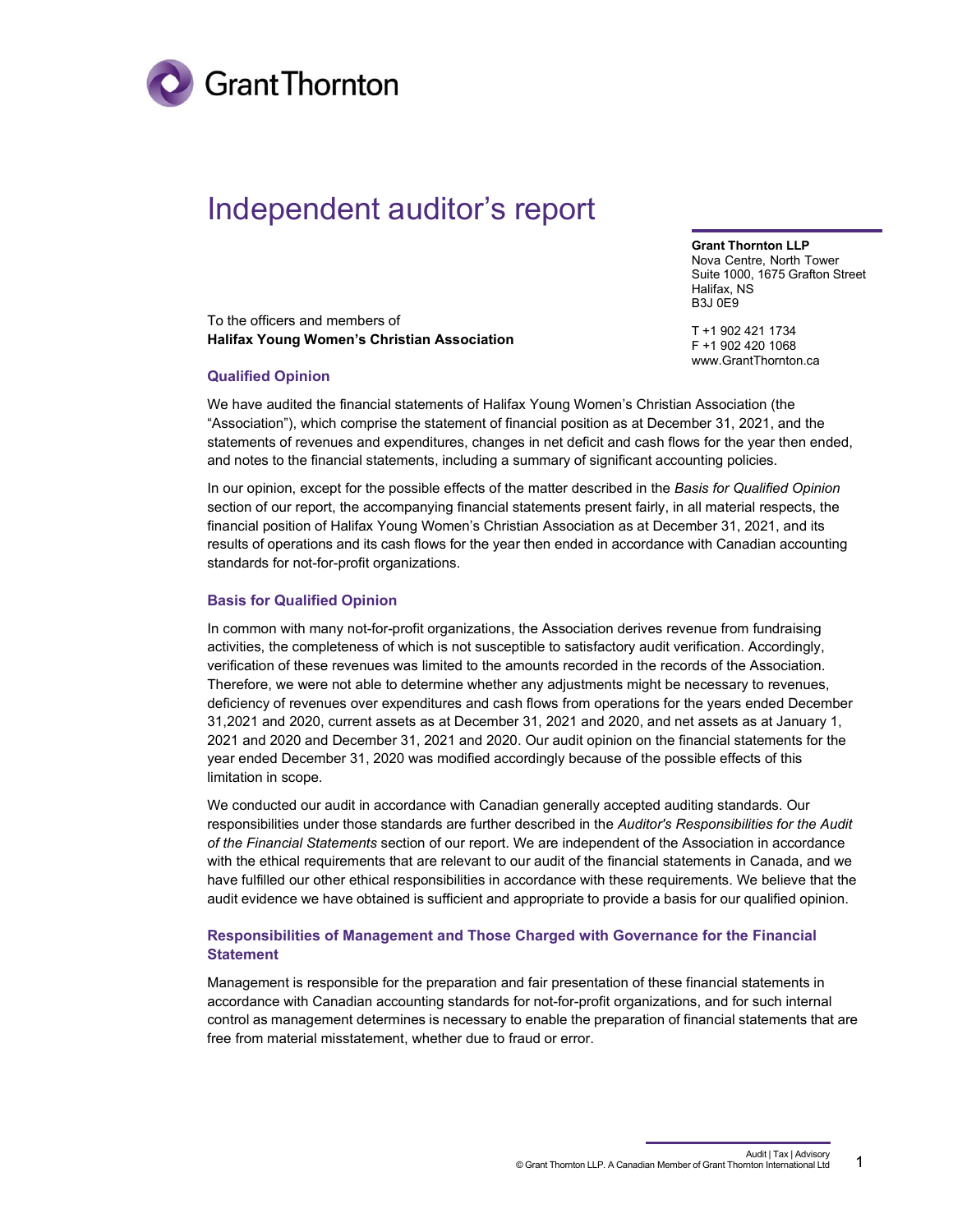In preparing the financial statements, management is responsible for assessing the Association's ability to continue as a going concern, disclosing, as applicable, matters related to going concern and using the going concern basis of accounting unless management either intends to liquidate the Association or to cease operations, or has no realistic alternative but to do so.

Those charged with governance are responsible for overseeing the Association's financial reporting process.

#### **Auditor's Responsibilities for the Audit of the Financial Statements**

Our objectives are to obtain reasonable assurance about whether the financial statements as a whole are free from material misstatement, whether due to fraud or error, and to issue an auditor's report that includes our opinion. Reasonable assurance is a high level of assurance, but is not a guarantee that an audit conducted in accordance with Canadian generally accepted auditing standards will always detect a material misstatement when it exists. Misstatements can arise from fraud or error and are considered material if, individually or in the aggregate, they could reasonably be expected to influence the economic decisions of users taken on the basis of these financial statements.

As part of an audit in accordance with Canadian generally accepted auditing standards, we exercise professional judgment and maintain professional skepticism throughout the audit. We also:

- Identify and assess the risks of material misstatement of the financial statements, whether due to fraud or error, design and perform audit procedures responsive to those risks, and obtain audit evidence that is sufficient and appropriate to provide a basis for our opinion. The risk of not detecting a material misstatement resulting from fraud is higher than for one resulting from error, as fraud may involve collusion, forgery, intentional omissions, misrepresentations, or the override of internal control.
- Obtain an understanding of internal control relevant to the audit in order to design audit procedures that are appropriate in the circumstances, but not for the purpose of expressing an opinion on the effectiveness of the Association's internal control.
- Evaluate the appropriateness of accounting policies used and the reasonableness of accounting estimates and related disclosures made by management.
- Conclude on the appropriateness of management's use of the going concern basis of accounting and, based on the audit evidence obtained, whether a material uncertainty exists related to events or conditions that may cast significant doubt on the Association's ability to continue as a going concern. If we conclude that a material uncertainty exists, we are required to draw attention in our auditor's report to the related disclosures in the financial statements or, if such disclosures are inadequate, to modify our opinion. Our conclusions are based on the audit evidence obtained up to the date of our auditor's report. However, future events or conditions may cause the Association to cease to continue as a going concern.
- Evaluate the overall presentation, structure and content of the financial statements, including the disclosures, and whether the financial statements represent the underlying transactions and events in a manner that achieves fair presentation.

We communicate with those charged with governance regarding, among other matters, the planned scope and timing of the audit and significant audit findings, including any significant deficiencies in internal control that we identify during our audit.

Grant Thouton LLP

May 26, 2022 Chartered Professional Accountants

Halifax, Canada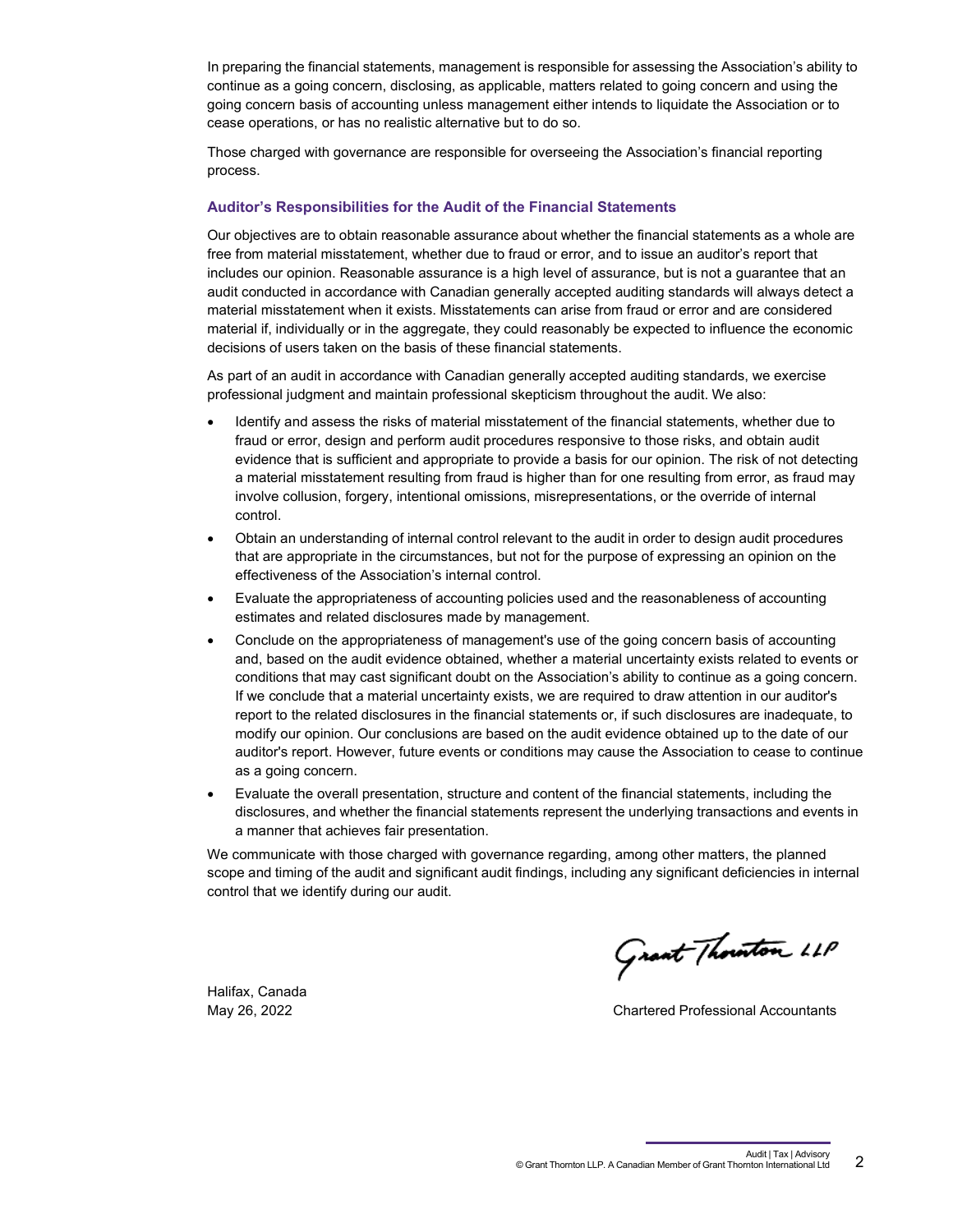| Year ended December 31                                     | 2021          | 2020          |
|------------------------------------------------------------|---------------|---------------|
| Revenues                                                   |               |               |
| Donations and bequests                                     | \$<br>154,002 | \$<br>88,078  |
| Foundations and charities                                  |               |               |
|                                                            | 755,341       | 459,418       |
| <b>Fundraising events</b>                                  | 37,750        | 55,227        |
| Government funding and grants                              | 3,795,727     | 3,568,409     |
| Miscellaneous                                              | 101,696       | 26,764        |
| Program fees and earned revenue                            | 832,588       | 698,366       |
|                                                            | 5,677,104     | 4,896,262     |
| <b>Expenditures</b>                                        |               |               |
| Advertising and promotion                                  | 27,603        | 12,821        |
| Amortization of capital assets                             | 151,759       | 148,997       |
| Bad debt expense                                           | 25,207        | 2,120         |
| Food                                                       | 44,101        | 28,014        |
| Fundraising                                                | 13,753        | 17,874        |
| Insurance                                                  | 42,302        | 39,290        |
| Interest and bank charges                                  | 5,272         | 3,764         |
| Interest on long term debt                                 | 11,365        | 11,389        |
| Membership fee to YWCA Canada                              | 28,673        | 31,672        |
| Office supplies and miscellaneous                          | 130,679       | 168,473       |
| Professional fees                                          | 325,369       | 138,478       |
| Program expenses and supplies                              | 966,310       | 835,318       |
| Rent expense                                               | 317,494       | 293,213       |
| Repairs and maintenance                                    | 164,446       | 125,295       |
| Salaries and employee benefits                             | 3,040,820     | 2,468,403     |
| Telephone                                                  | 71,599        | 61,872        |
| Training and development                                   | 42,796        | 41,638        |
| Travel                                                     | 42,524        | 34,368        |
| <b>Utilities</b>                                           | 88,942        | 95,834        |
|                                                            | 5,541,014     | 4,558,833     |
|                                                            |               |               |
| Excess of revenues over expenditures<br>before other items | 136,090       |               |
|                                                            |               | 337,429       |
| Other items                                                |               |               |
| Reinvested dividends and interest                          | 12,036        | 3,975         |
| Donation of shares                                         | 31,203        | 6,359         |
| Unrealized gain on investments                             | 20,030        | 435           |
|                                                            | 63,269        | 10,769        |
| Excess of revenues over expenditures                       | 199,359<br>S  | \$<br>348,198 |
|                                                            |               |               |

# **Halifax Young Women's Christian Association Statement of operations**

See accompanying notes to the financial statements. 3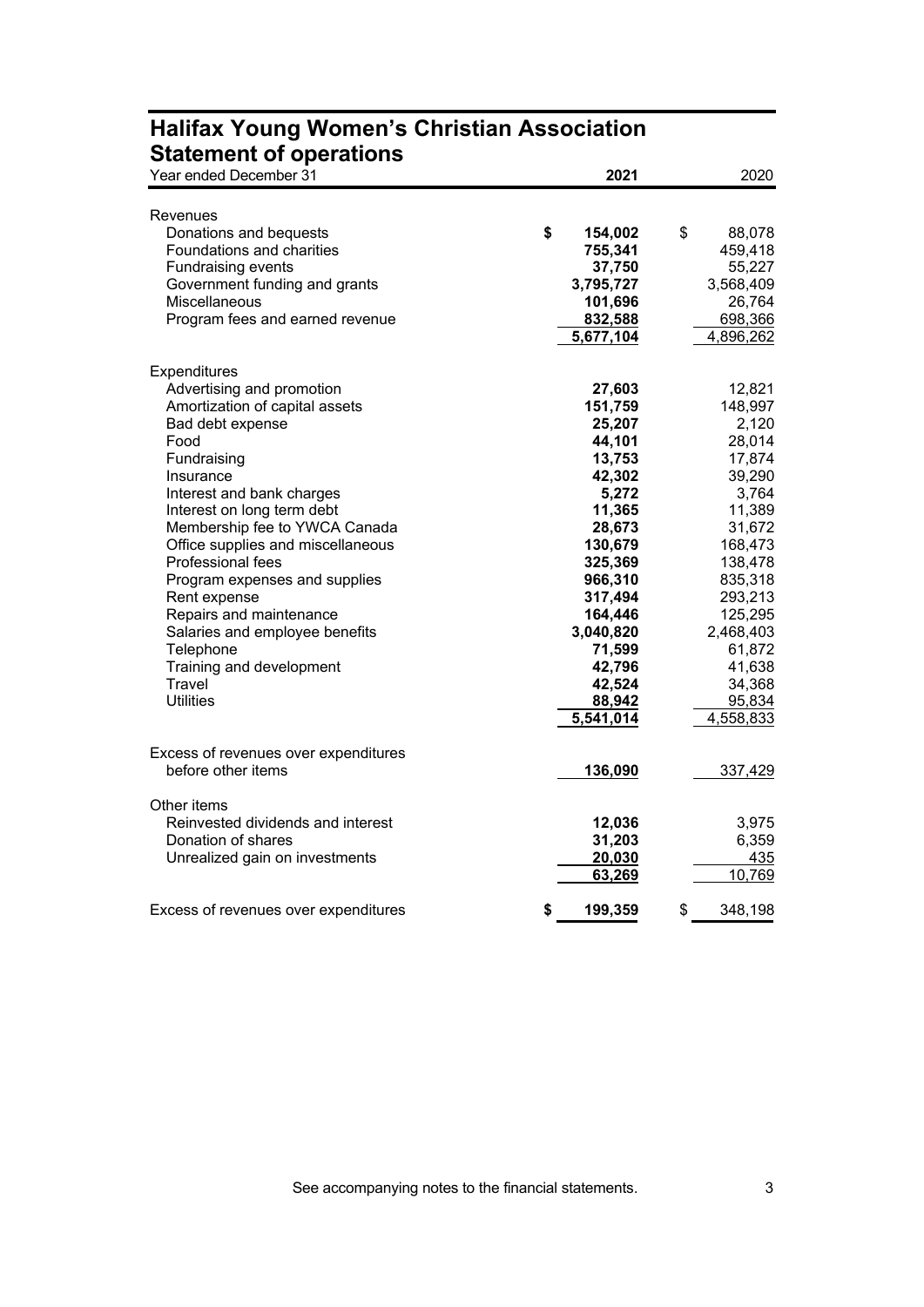# **Halifax Young Women's Christian Association Statement of changes in net assets**

Year ended December 31

|                                      | Unrestricted<br><b>Fund</b> | Capital<br>Reserve<br><b>Fund</b> | Operating<br>Reserve<br><b>Fund</b> | Strategic<br><b>Priority Reserve</b><br><u>Fund</u> |    | 2021<br><b>Total</b> | 2020<br><b>Total</b> |
|--------------------------------------|-----------------------------|-----------------------------------|-------------------------------------|-----------------------------------------------------|----|----------------------|----------------------|
| Surplus (deficit), beginning of year | \$<br>н.                    | 95,000                            | 158,200                             | \$<br>62.358                                        | S. | 315,558 \$           | (32, 640)            |
| Excess of revenues over expenditures | 199,359                     | $\overline{\phantom{0}}$          | $\overline{\phantom{0}}$            |                                                     |    | 199,359              | 348,198              |
| Inter-fund transfer (Note 9)         | (199, 359)                  | 59,808                            | 99,680                              | 39,871                                              |    |                      |                      |
| Surplus, end of year                 | \$<br>٠                     | 154,808                           | 257,880                             | \$<br>102,229                                       |    | 514.917              | 315,558              |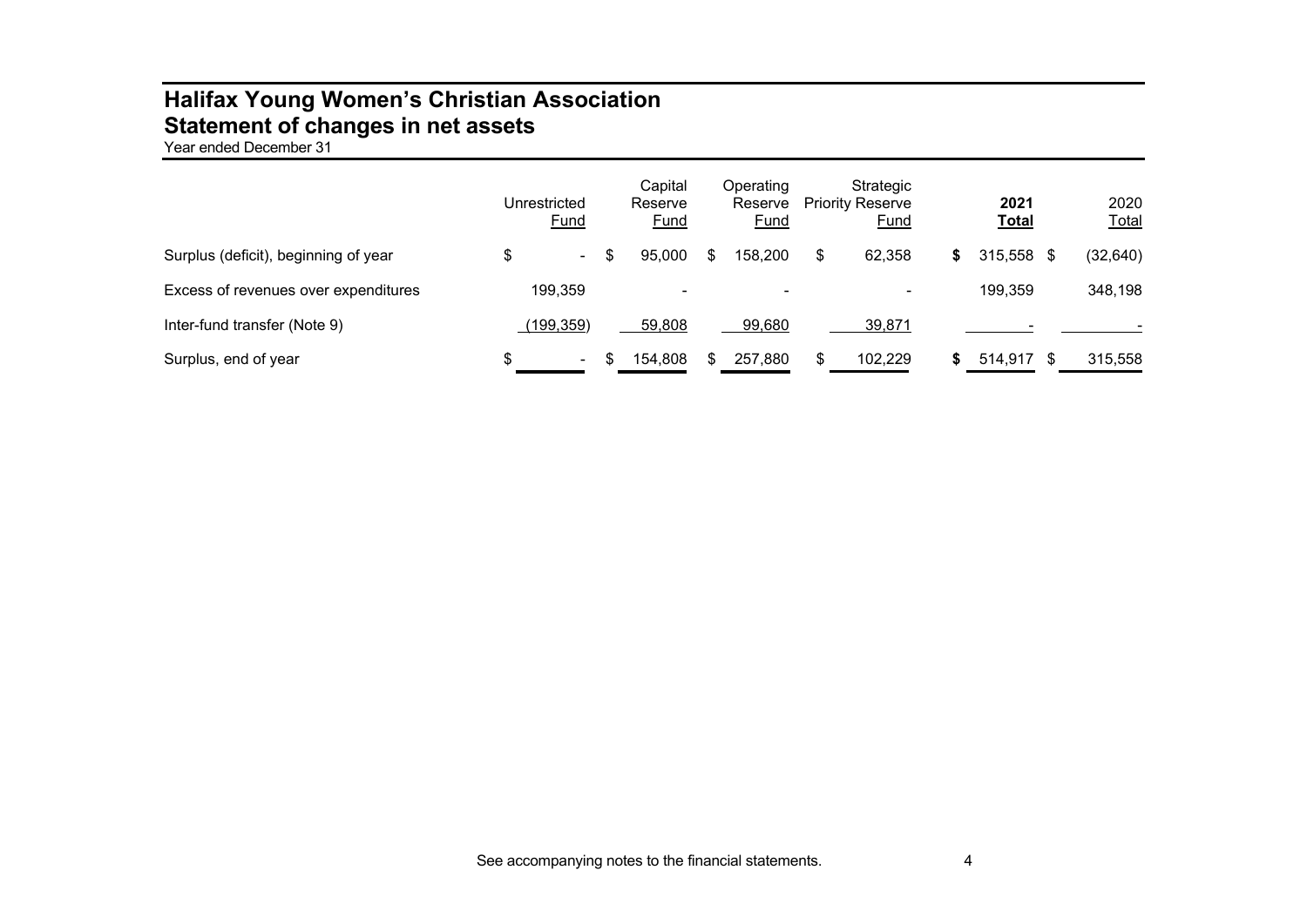| <b>Assets</b><br>Current<br>\$<br>1,664,103<br>\$<br>Cash and cash equivalents<br>Funds held in trust<br>94,095<br>Receivables (Note 3)<br>180,902<br>1,124<br>Prepaid expenses<br>1,940,224<br>465,116<br>Long term investments<br>4,678,670<br>Capital assets (Note 4)<br>7,084,010<br>\$<br>\$<br><b>Liabilities</b><br>Current<br>\$<br>282,409<br>\$<br>Payables and accrued liabilities<br>Deposits<br>15,718<br><b>Trust liabilities</b><br>94,095<br>Deferred revenue (Note 5)<br>1,533,030<br>Current portion of long term debt (Note 6)<br>56,022<br>Current portion of deferred capital funding (Note 7)<br><u>157,756</u><br>2,139,030<br>Long term debt (Note 6)<br>1,093,902<br>Deferred capital funding (Note 7)<br>3,336,161<br>6,569,093<br>Net assets<br>Unrestricted Fund<br>Capital Reserve Fund<br>154,808<br><b>Operating Reserve Fund</b><br>257,880<br><b>Strategic Priority Reserve Fund</b><br>102,229<br>514,917<br>7,084,010<br>\$<br>6,563,431<br>\$ | December 31           | 2021 | 2020                                                                       |
|-----------------------------------------------------------------------------------------------------------------------------------------------------------------------------------------------------------------------------------------------------------------------------------------------------------------------------------------------------------------------------------------------------------------------------------------------------------------------------------------------------------------------------------------------------------------------------------------------------------------------------------------------------------------------------------------------------------------------------------------------------------------------------------------------------------------------------------------------------------------------------------------------------------------------------------------------------------------------------------|-----------------------|------|----------------------------------------------------------------------------|
|                                                                                                                                                                                                                                                                                                                                                                                                                                                                                                                                                                                                                                                                                                                                                                                                                                                                                                                                                                                   |                       |      | 2,108,028<br>15,830<br>69,324<br>13,972<br>2,207,154                       |
|                                                                                                                                                                                                                                                                                                                                                                                                                                                                                                                                                                                                                                                                                                                                                                                                                                                                                                                                                                                   |                       |      | 205,644<br>4,150,633                                                       |
|                                                                                                                                                                                                                                                                                                                                                                                                                                                                                                                                                                                                                                                                                                                                                                                                                                                                                                                                                                                   |                       |      | 6,563,431                                                                  |
|                                                                                                                                                                                                                                                                                                                                                                                                                                                                                                                                                                                                                                                                                                                                                                                                                                                                                                                                                                                   |                       |      |                                                                            |
|                                                                                                                                                                                                                                                                                                                                                                                                                                                                                                                                                                                                                                                                                                                                                                                                                                                                                                                                                                                   |                       |      | 177,225<br>14,560<br>15,830<br>1,891,952<br>32,880<br>131,573<br>2,264,020 |
|                                                                                                                                                                                                                                                                                                                                                                                                                                                                                                                                                                                                                                                                                                                                                                                                                                                                                                                                                                                   |                       |      | 909,593<br>3,074,260<br>6,247,873                                          |
|                                                                                                                                                                                                                                                                                                                                                                                                                                                                                                                                                                                                                                                                                                                                                                                                                                                                                                                                                                                   |                       |      | 95,000<br>158,200<br>62,358<br>315,558                                     |
| Commitments (Note 10)                                                                                                                                                                                                                                                                                                                                                                                                                                                                                                                                                                                                                                                                                                                                                                                                                                                                                                                                                             |                       |      |                                                                            |
|                                                                                                                                                                                                                                                                                                                                                                                                                                                                                                                                                                                                                                                                                                                                                                                                                                                                                                                                                                                   | <b>DocuSigned by:</b> |      |                                                                            |
| On behalf of the Board<br>DocuSigned by:                                                                                                                                                                                                                                                                                                                                                                                                                                                                                                                                                                                                                                                                                                                                                                                                                                                                                                                                          | Mua Suokonautio       |      |                                                                            |

# Halifax Young women's Christian Association

-DocuSigned by: N0-8+/ U(07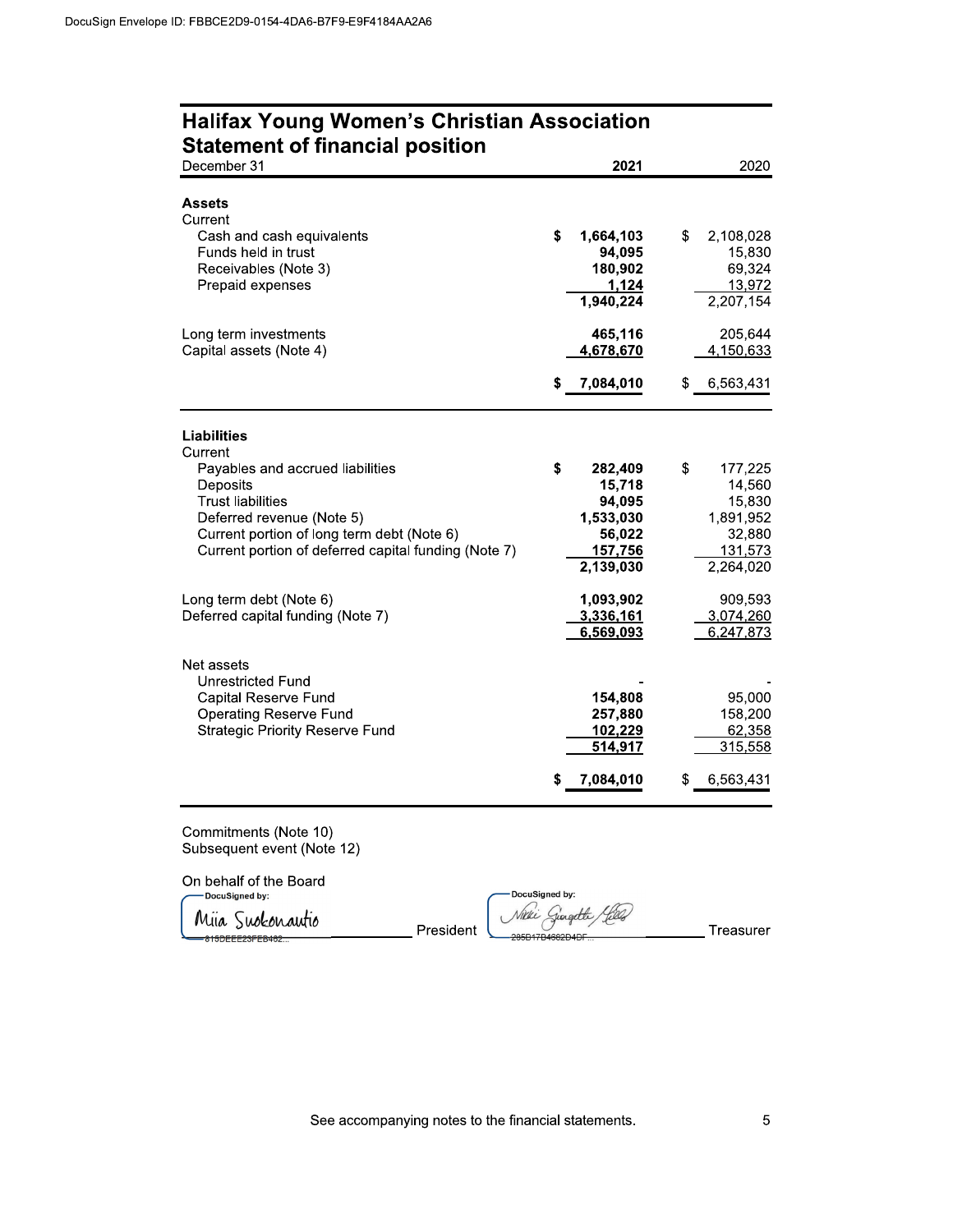| <b>Statement of cash flows</b><br>Year ended December 31                                                                                                                                                                                                |    | 2021                                                                              | 2020                                                                             |
|---------------------------------------------------------------------------------------------------------------------------------------------------------------------------------------------------------------------------------------------------------|----|-----------------------------------------------------------------------------------|----------------------------------------------------------------------------------|
| Increase (decrease) in cash and cash equivalents                                                                                                                                                                                                        |    |                                                                                   |                                                                                  |
| Cash flows from operating activities<br>Excess of revenues over expenditures<br>Unrealized gain on investments<br>Donation of shares<br>Amortization of deferred capital funding<br>Amortization of capital assets<br>Reinvested dividends and interest | \$ | 199,359<br>(20, 030)<br>(31, 203)<br>(134, 865)<br>151,759<br>(12,036)<br>152,984 | \$<br>348,198<br>(435)<br>(6,359)<br>(127, 596)<br>148,997<br>(3,975)<br>358,830 |
| Change in non-cash operating working capital (Note 8)                                                                                                                                                                                                   |    | 49,914<br>202,898                                                                 | 1,028,235<br>1,387,065                                                           |
| Cash flows from investing activities<br>Purchase of capital assets<br>Purchase of investments                                                                                                                                                           |    | (679, 796)<br>(196, 203)<br>(875, 999)                                            |                                                                                  |
| Cash flows from financing activities<br>Proceeds from the issuance of long term debt<br>Repayment of long term debt<br>Proceeds from increase in deferred capital funding<br>(Decrease) increase in funds held in trust                                 |    | 253,000<br>(45, 549)<br>99,990<br>(78, 265)<br>229,176                            | (31,996)<br>1,644<br>(30, 352)                                                   |
| Net (decrease) increase in cash and cash equivalents                                                                                                                                                                                                    |    | (443, 925)                                                                        | 1,356,713                                                                        |
| Cash and cash equivalents<br>Beginning of year                                                                                                                                                                                                          |    | 2,108,028                                                                         | 751,315                                                                          |
| End of year                                                                                                                                                                                                                                             | S  | 1,664,103                                                                         | \$<br>2,108,028                                                                  |

# **Halifax Young Women's Christian Association**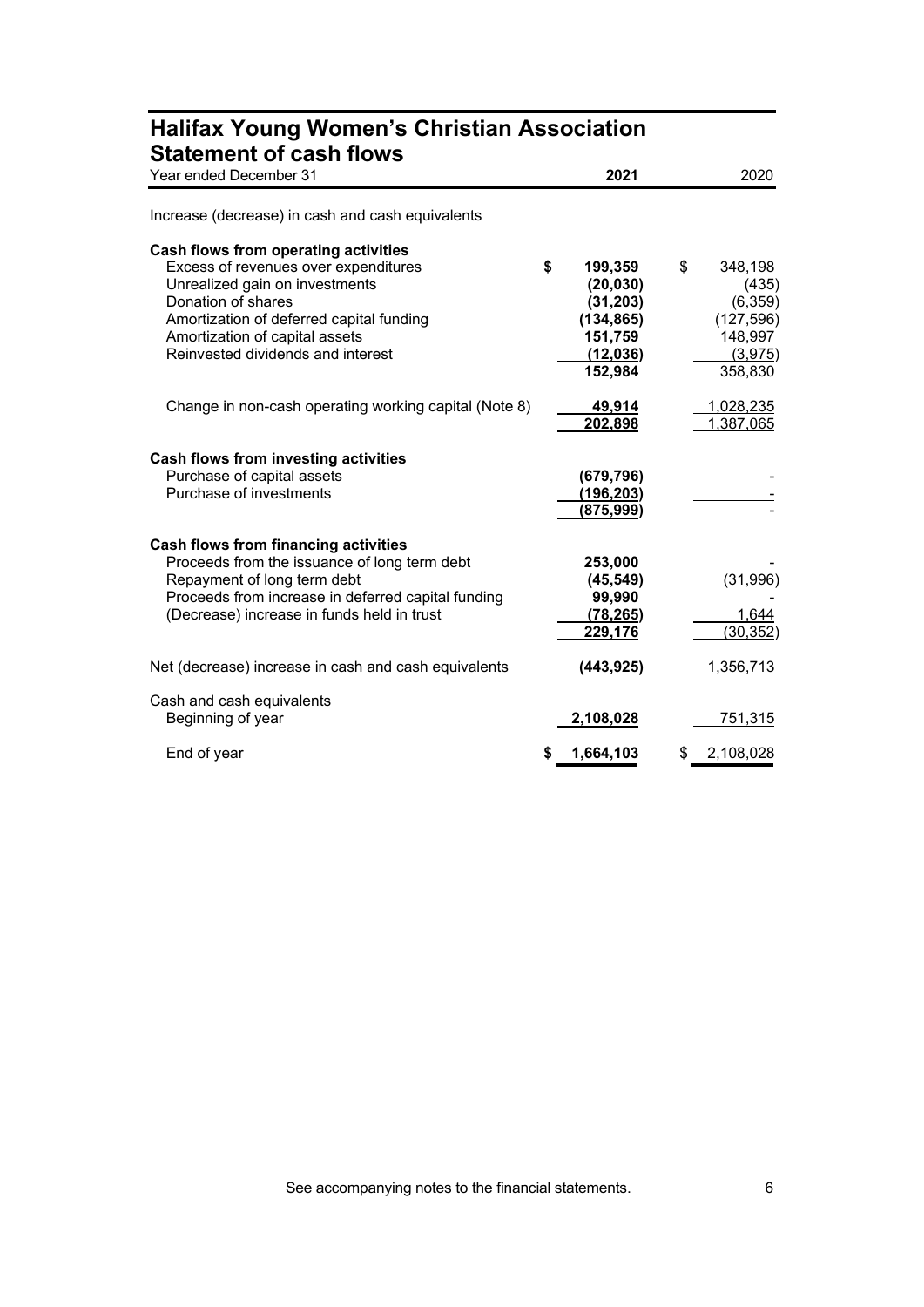December 31, 2021

#### **1. Nature and continuance of operations**

Halifax Young Women's Christian Association (the "Association") is a charitable, not-for-profit organization that provides support to build economic security, promote wellness and create opportunities for women, girls and their families by providing a strong voice and integrated services. The Association is a registered charity under the Income Tax Act and accordingly is exempt from income taxes, provided certain requirements of the Income Tax Act are met.

These financial statements have been prepared on the basis of accounting principles applicable to a going concern, which assume that the Association will continue to operate in the foreseeable future and will be able to realize its assets and discharge its liabilities in the normal course of operations.

#### **2. Summary of significant accounting policies**

#### **Basis of accounting**

These financial statements have been prepared in accordance with Canadian generally accepted accounting principles using Canadian accounting standards for not-for-profit organizations ("ASNPO") in Part III of the CPA Handbook.

#### **Fund accounting**

The Association uses fund accounting and accordingly, resources are classified for accounting purposes into funds based on specific activities or objectives. The following funds are being used:

#### *Unrestricted Fund*

The Unrestricted Fund accounts for the Association's excess of revenue over expenditures from program delivery, development and Association services.

#### *Capital Reserve Fund*

The Capital Reserve Fund has been established by the Association to support unbudgeted repairs, maintenance or renovation costs or such costs that would result in an annual unrestricted deficit.

#### *Operating Reserve Fund*

The Operating Reserve Fund has been established by the Association to provide stability in the event of an annual unrestricted fund deficit or unexpected events that results in significant negative operating cash flow impacts.

#### *Strategic Priority Reserve Fund*

The Strategic Priority Reserve Fund has been established by the Association to help fund future initiatives such as new programming investments, operational investments, training and development or testing of new ideas and concepts that advance the missing of the Association.

#### **Funds held in trust**

Based on the funding agreement between the Association and the Woman's Community Space, \$15,830 funds are considered to be restricted and are to be held and administrated by the Association. Prior to assuming operations of the Dartmouth Children's Development Centre (DCDC) on January 1, 2022 the Association received \$78,265 funds that are associated with DCDC operations prior to January 1, 2022. These \$78,265 funds are held in trust and will be distributed to the operators of the DCDC prior to January 1, 2022 during the Association's fiscal 2022 year. Note 12 to these financial statements provides additional information regarding DCDC.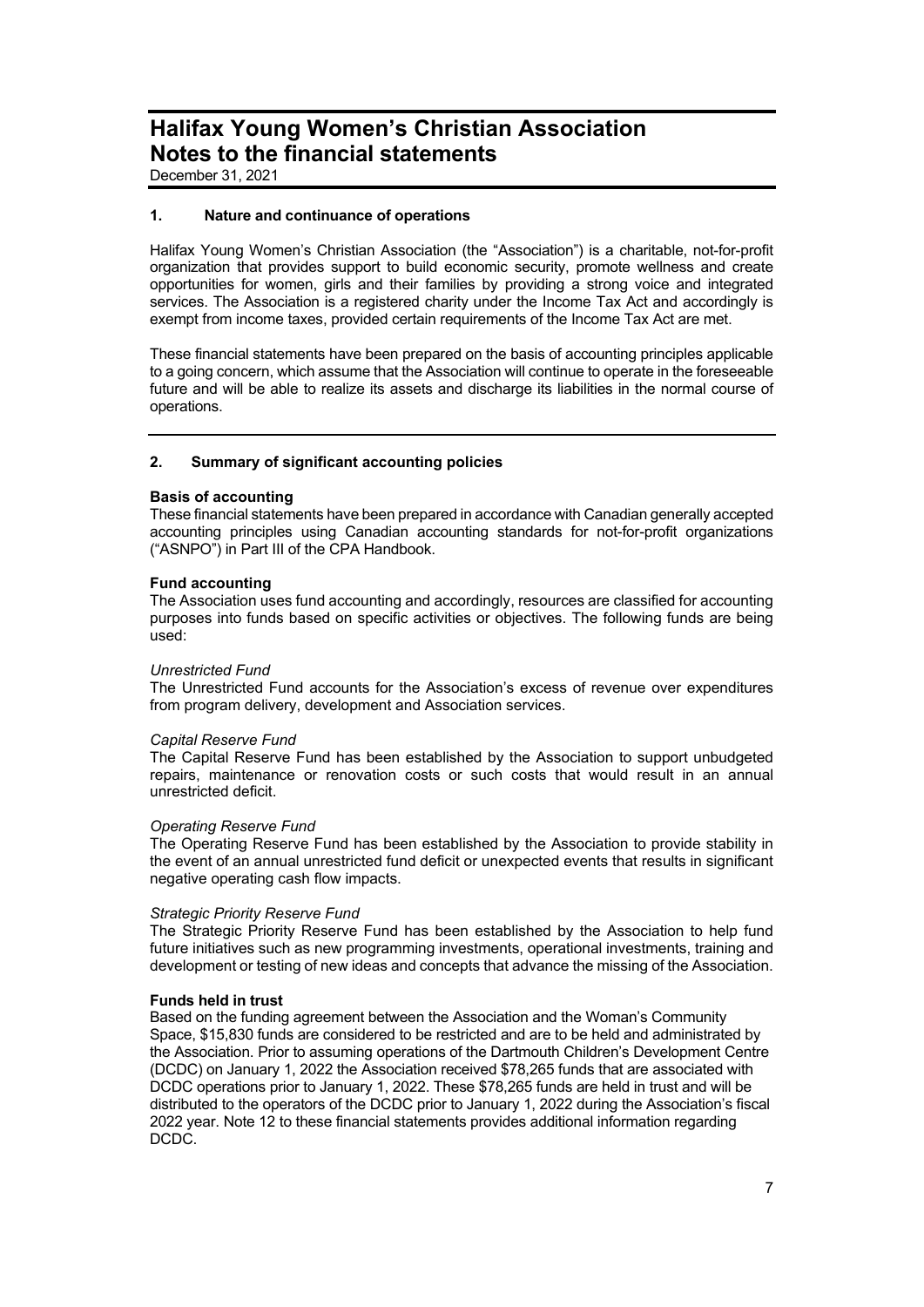December 31, 2021

#### **2. Summary of significant accounting policies (continued)**

#### **Capital assets**

Capital assets are initially recorded at cost and subsequently at cost less accumulated amortization. Capital asset purchases are capitalized in the year of acquisition, and amortization expense is recorded using the straight-line method of amortization for each asset category, except land, over their estimated useful lives at the following rates:

| <b>Buildings</b>             | 35 - 40 years              |
|------------------------------|----------------------------|
| <b>Building improvements</b> | 15 years                   |
| Appliances                   | 8 years                    |
| Computer equipment           | 3 years                    |
| Furniture and equipment      | 5 years                    |
| Leaseholds                   | over the term of the lease |

When capital assets no longer have any long term service potential to the Association, the excess of its net carrying amount over any residual value is recognized as an expense in the statements of operations. Any write downs recognized are not reversed.

#### **Use of estimates**

The preparation of the financial statements in conformity with ASNPO requires that management make estimates and assumptions that affect the amounts of assets and liabilities and disclosure of contingent liabilities at the date of the financial statements and reported amounts of revenue and expenditures during the year. Certain of these estimates require subjective judgments by management that may be uncertain. These estimates are reviewed periodically and adjustments are made to earnings as appropriate in the year they become known. These items include allowance for doubtful accounts related to receivables and useful lives of capital assets. Actual results could differ from those reported.

#### **Revenue recognition**

The Association follows the deferral method of accounting for contributions. Deferred revenue represents amounts received for the purposes of expenditures not yet incurred. These revenues will be recognized as income when the amounts are expended.

Restricted contributions are recognized as revenue in the year in which the related expenses are incurred. Unrestricted contributions are recognized as revenue when received or receivable if the amount to be received can be reasonably estimated and collection is reasonably assured.

Revenues from program fees are recognized as the program services are provided and collection is reasonably assured.

Interest and dividend revenue are recorded on an accrual basis.

Realized gains or loss on the sale of investments are the difference between the proceeds received and the cost of investments sold.

Unrealized gains or losses on investments represents the difference between the carrying value at the year end and the carrying value at the previous year end or purchase value during the year, less the reversal of previously recognized unrealized gains and losses in respect of disposals during the year.

Miscellaneous revenues are recognized as revenue when the funds are received or receivable, and collection is reasonably assured.

Pledges for donations are not recorded in the financial statements.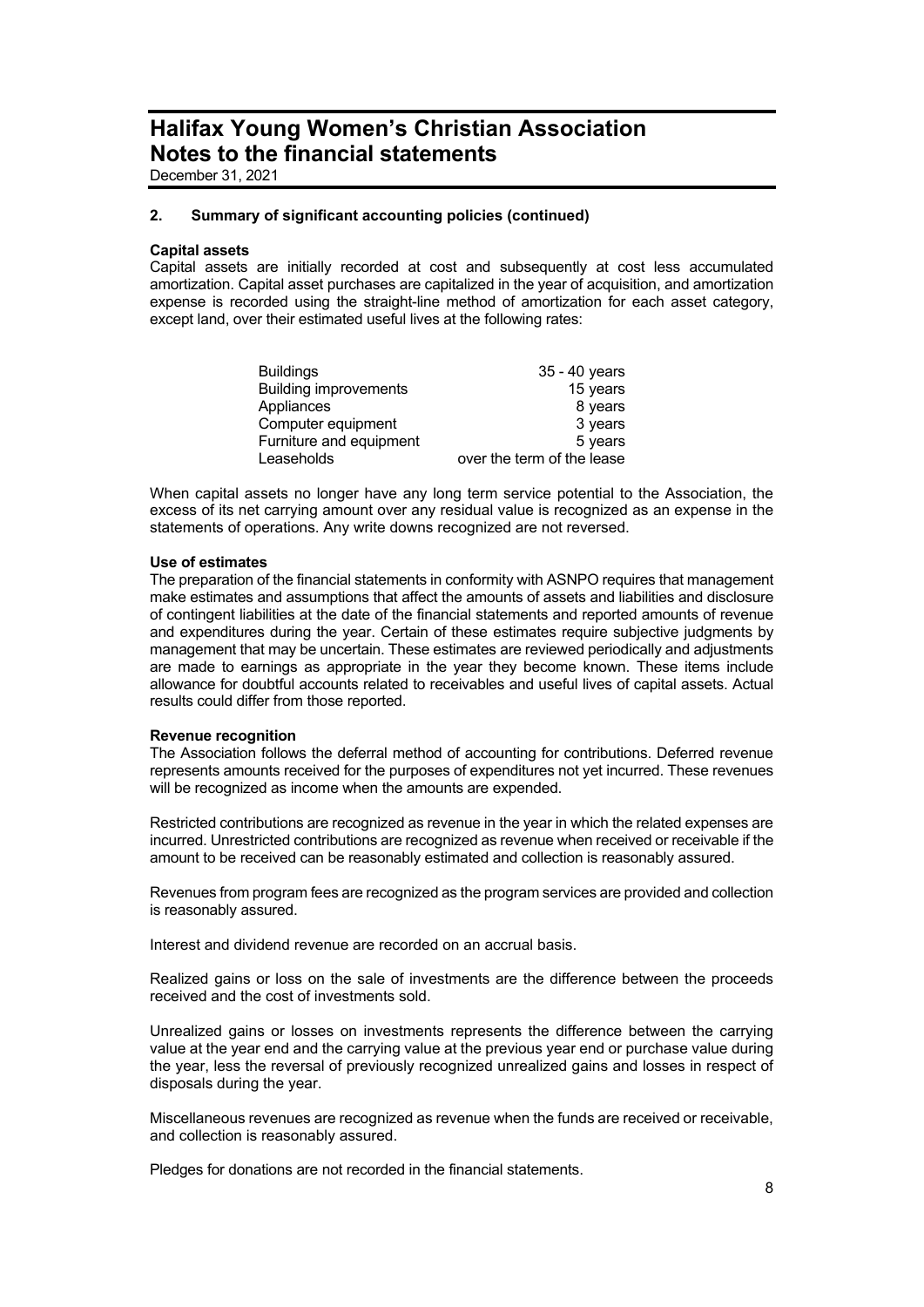December 31, 2021

#### **2. Summary of significant accounting policies (continued)**

#### **Cash and cash equivalents**

Cash and cash equivalents include cash on hand and balances with banks net of any bank indebtedness.

#### **Long term investments**

Long term investments consist of high interest savings account, guaranteed investment certificates and equities. The investments are stated at fair value. The change in unrealized gain or loss on investments, being the difference between cost and fair value, is included in the statement of revenues and expenditures. Fair values of equities are established by year end quoted market prices.

#### **Donated services**

Donated services are recognized in the period the services are performed, provided fair value can be determined; otherwise such amounts are not recognized.

#### **Deferred capital funding**

Deferred capital funding, including government capital funding, is required to be deferred and amortized into revenue on the same basis that the related capital asset is amortized.

#### **Financial instruments**

#### *Initial measurement*

Financial instruments are measured at fair value when issued or acquired. For financial instruments subsequently measured at cost or amortized cost, fair value is adjusted by the amount of the related financing fees and transaction costs. Transaction costs and financing fees relating to financial instruments that are measured subsequently at fair value are recognized in operations in the year in which they are incurred.

#### *Subsequent measurement*

At each reporting date, the Association measures its financial assets and liabilities at cost or amortized cost (less impairment in the case of financial assets), except for investments, which must be measured at fair value. The Association uses the effective interest rate method to amortize any premiums, discounts, transaction fees and financing fees to the statement of revenues and expenditures. The financial instruments measured at amortized cost are cash and cash equivalents, funds held in trust, receivables, payables and accrued liabilities, deposits, trust liabilities and long term debt.

For financial assets measured at cost or amortized cost, the Association regularly assesses whether there are any indications of impairment. If there is an indication of impairment, and the Association determines that there is a significant adverse change in the expected timing or amount of future cash flows from the financial asset, it recognizes an impairment loss in the statement of revenues and expenditures. Any reversals of previously recognized impairment losses are recognized in the statement of revenues and expenditures in the year the reversal occurs.

The Association's financial instruments consist of cash and cash equivalents, funds held in trust, receivables, investments, payables and accrued liabilities, deposits, trust liabilities and long term debt. Unless otherwise noted, it is management's opinion that the Association is not exposed to significant interest, currency or credit risks arising from these financial instruments. The fair values of these financial instruments approximate their carrying value, unless otherwise noted.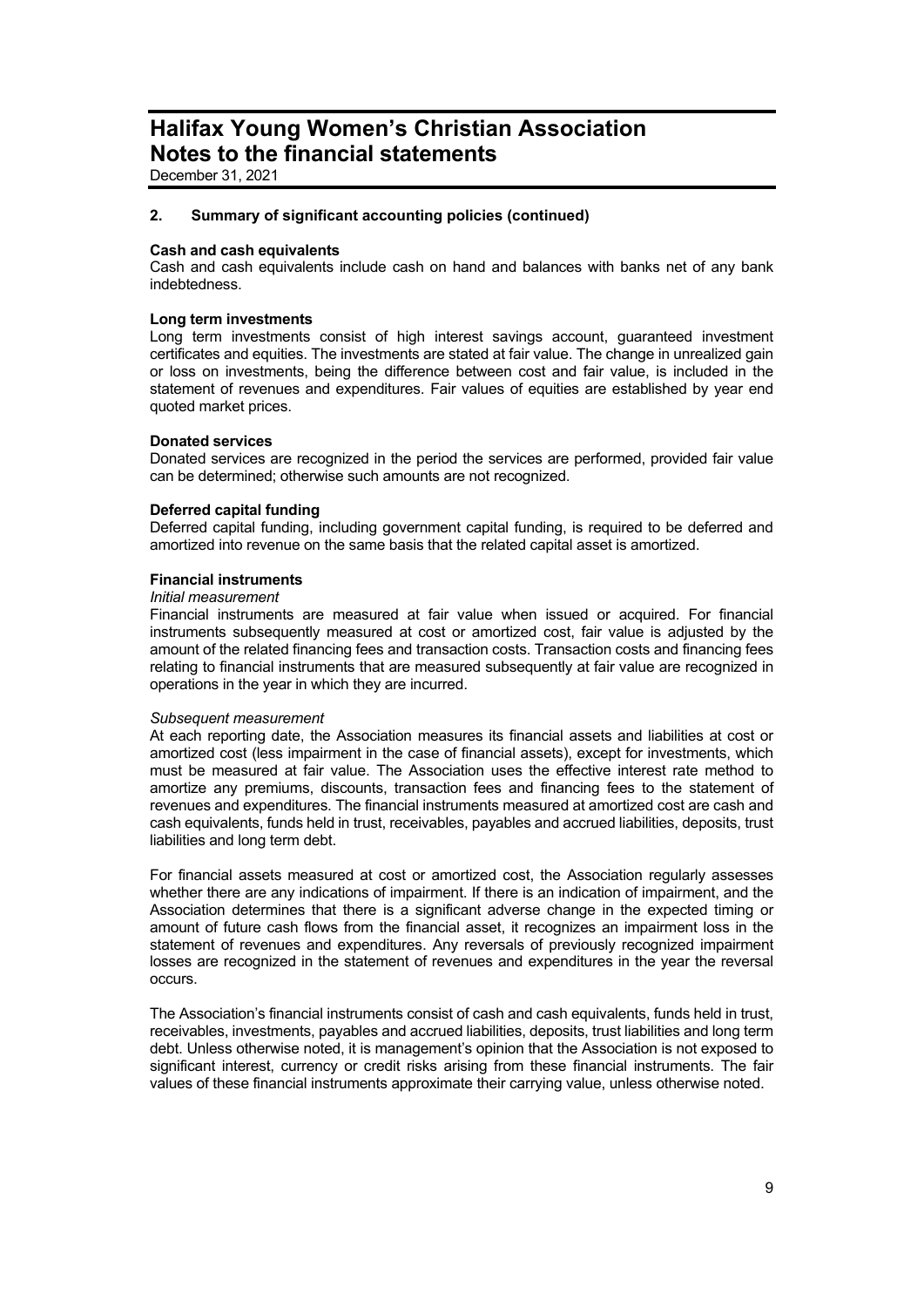December 31, 2021

| 3.                             | <b>Receivables</b>                    | 2021                                                             |      | 2020                                                 |
|--------------------------------|---------------------------------------|------------------------------------------------------------------|------|------------------------------------------------------|
| Child care<br>Housing<br>Other | Commodity taxes<br>Government funding | \$<br>20,389<br>22,325<br>131,551<br>10,885<br>15,907<br>201,057 | - \$ | 483<br>14,848<br>41,500<br>2,400<br>11,748<br>70,979 |
|                                | Allowance for doubtful accounts       | \$<br>(20, 155)<br>180,902                                       | \$   | (1,655)<br>69,324                                    |

#### **4. Capital assets**

|                               | Cost            | Accumulated<br>Amortization |    | <b>2021 Net</b><br><b>Book Value</b> | 2020 Net<br>Book value |
|-------------------------------|-----------------|-----------------------------|----|--------------------------------------|------------------------|
| Land                          | \$<br>325,000   | \$                          | \$ | 325,000                              | \$<br>225,000          |
| Appliances                    | 40,126          | 10,623                      |    | 29,503                               |                        |
| Computer equipment            | 30.699          | 30,699                      |    |                                      |                        |
| Furniture and equipment       | 193.819         | 100.120                     |    | 93.699                               | 34,376                 |
| SHYM I building (Note 6)      | 1,093,174       | 289,861                     |    | 803,313                              | 836,440                |
| SHYM II building (Note 6)     | 511,720         | 225,329                     |    | 286,391                              | 304,097                |
| Spryfield early learning      |                 |                             |    |                                      |                        |
| facility (Note 6)             | 1.917.642       | 417,010                     |    | 1,500,632                            | 1,541,188              |
| Leasehold Spryfield Building  | 16.934          | 16.934                      |    |                                      |                        |
| Program Residence             | 475.050         | 2.262                       |    | 472.788                              |                        |
| WISH II condominiums (Note 6) | 1,527,533       | 360,189                     |    | 1,167,344                            | 1,209,532              |
|                               | \$<br>6,131,697 | \$<br>1,453,027             | S  | 4,678,670                            | \$<br>4,150,633        |

#### **5. Deferred revenue**

|                  |             |               |                | Transferred to  |               |
|------------------|-------------|---------------|----------------|-----------------|---------------|
|                  | Openina     | Contributions | Contributions  | deferred        | <b>Ending</b> |
|                  | Balance     | received      | recognized     | capital funding | balance       |
| Deferred revenue | \$1.891.952 | \$4.594.370   | \$ (4.630.333) | \$ (322.959)    | \$1.533.030   |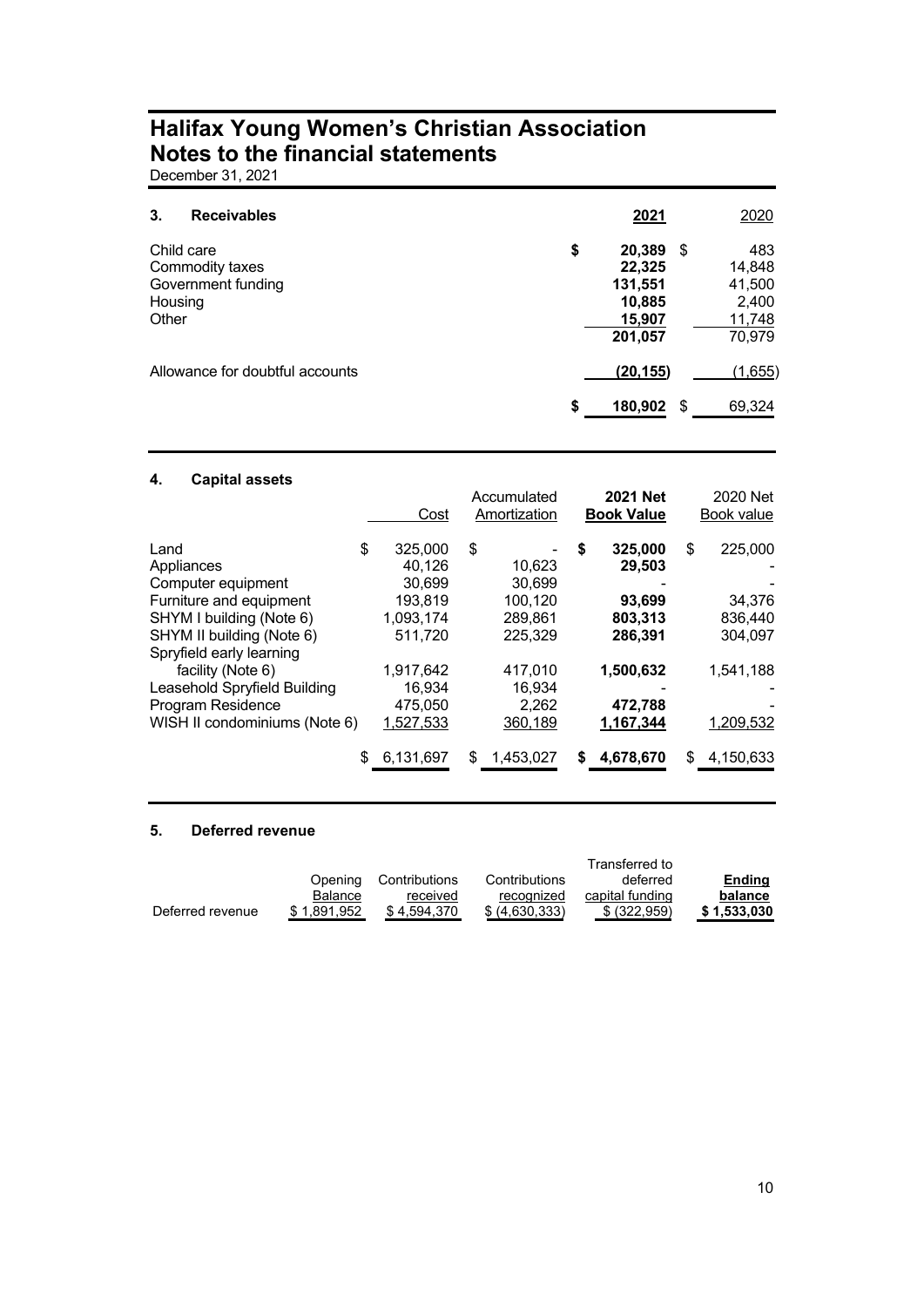December 31, 2021

| 6.<br>Long term debt                                                                                                                                                                                                                                              | 2021      |      | 2020    |
|-------------------------------------------------------------------------------------------------------------------------------------------------------------------------------------------------------------------------------------------------------------------|-----------|------|---------|
| Non-interest bearing loan from YWCA Canada,<br>no set terms of repayment.                                                                                                                                                                                         | \$        | - \$ | 9,036   |
| Non-interest bearing loan from St. Paul's home,<br>repayable on the earlier of 20 years from March 2012,<br>the date of its advance, the sale of the property, or the<br>default of the Association's secured loan on the<br>Spryfield early learning facilities. | 480,000   |      | 480,000 |
| Expansion cost loan from Nova Scotia Housing<br>Development Corporation ("NSHDC"), repayable in monthly<br>blended payments of \$1,312 bearing interest at 1%, maturing<br>December 2037.                                                                         | 232,804   |      | 246,157 |
| TD Mortgage Payable, repayable in monthly blended<br>payments \$2,288 bearing interest at 4%, maturing<br>December 2029.                                                                                                                                          | 187,753   |      | 207,280 |
| TD Mortgage Payable, repayable in monthly blended<br>payments \$2,424 bearing interest at 2.84%, maturing<br>October 2031.                                                                                                                                        | 249,367   |      |         |
|                                                                                                                                                                                                                                                                   | 1,149,924 |      | 942,473 |
| Less: amounts repayable in one year                                                                                                                                                                                                                               | 56,022    |      | 32,880  |
|                                                                                                                                                                                                                                                                   | 1,093,902 | \$   | 909,593 |

Security on the NSHDC loan and TD Mortgages loan is as disclosed in Note 6.

Principal amounts repayable on the long term debt within each of the next five years are as follows:

| 2022 | 56.022 |
|------|--------|
| 2023 | 57.618 |
| 2024 | 59.271 |
| 2025 | 60.978 |
| 2026 | 62,743 |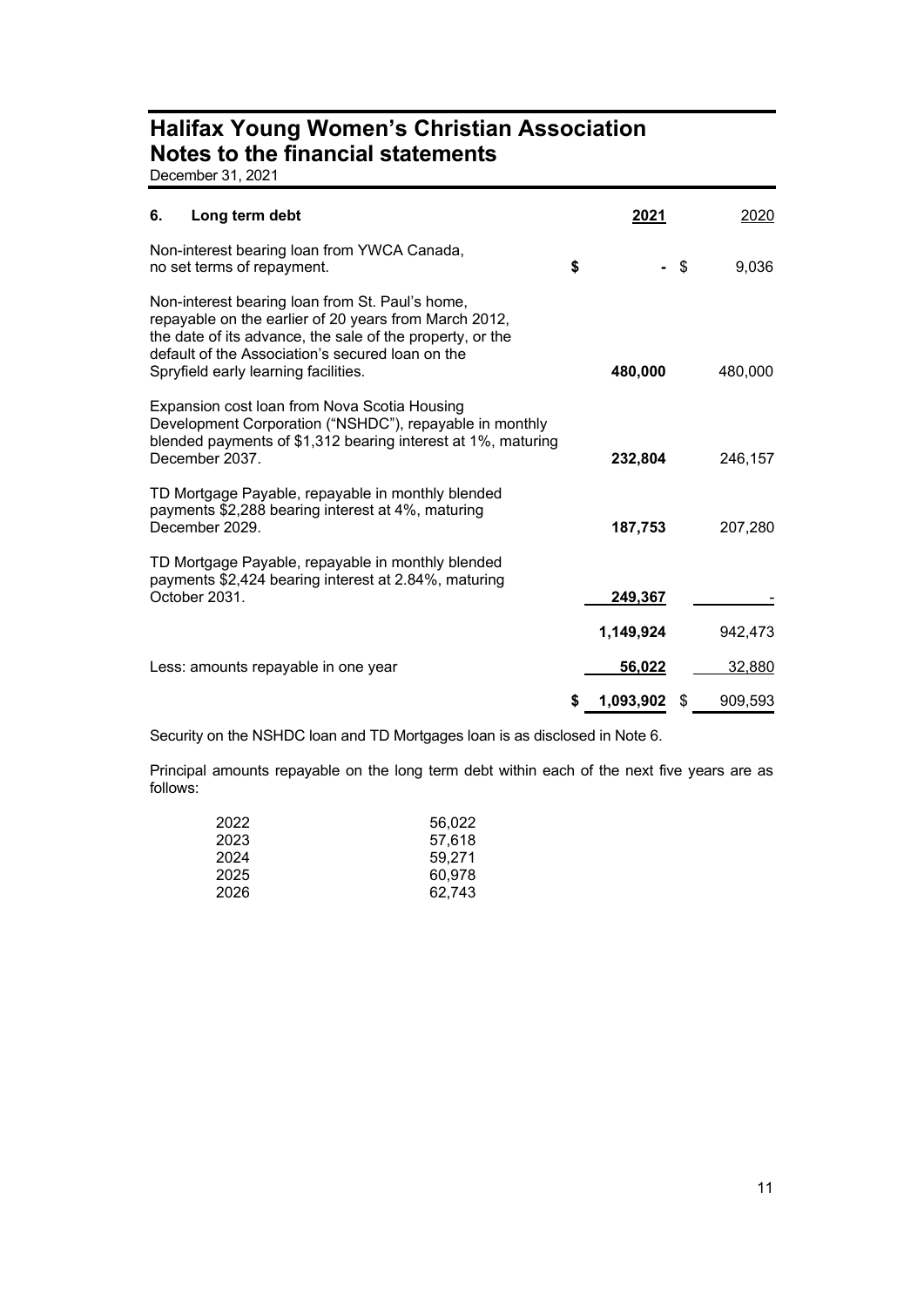December 31, 2021

| 7. | Deferred capital funding                                                                                              |    | 2021       | 2020            |
|----|-----------------------------------------------------------------------------------------------------------------------|----|------------|-----------------|
|    | <b>Government capital funding</b><br>SHYM II building, net of accumulated<br>earnings of \$202,034 (2020 - \$187,756) | \$ | 275,031 \$ | 289,309         |
|    | Spryfield early learning facility, net of accumulated<br>earnings of \$237,164 (2020 - \$211,039)                     |    | 807,844    | 833,969         |
|    | WISH II condominiums, net of accumulated<br>earnings of \$366,317 (2020 - \$322,383)                                  |    | 1,167,813  | 1,211,746       |
|    | Spryfield playground, net of accumulated<br>earnings of \$13,062 (2020 - \$10,885)                                    |    | 4,354      | 6,532           |
|    | Spryfield Equipment, net of accumulated<br>earnings of \$19,887 (2020 - \$11,932)                                     |    | 19,888     | 27,842          |
|    | SHYM1 and SHYM2 equipment net of<br>accumulated earnings of \$6,929 (2020 - \$nil)                                    |    | 94,258     |                 |
|    | Program residence net of accumulated earnings<br>accumulated earnings of \$1,538 (2020 - \$nil)                       |    | 321,421    |                 |
|    | <b>Other capital funding</b><br>SHYM I building, net of accumulated<br>earnings of \$289,865 (2020 - \$256,739)       |    | 803,308    | 836,435         |
|    |                                                                                                                       |    | 3,493,917  | 3,205,833       |
|    | Less: current portion                                                                                                 |    | 157,756    | 131,573         |
|    |                                                                                                                       | S  | 3,336,161  | \$<br>3,074,260 |

#### *SHYM II building*

Between 2007 and 2010 the Association received total government funding of \$477,065 which was used to purchase an apartment building at 4 Skeena Street in Halifax, Nova Scotia, as well as to complete various upgrades and renovations to the building. The building is used for the purposes of the Supportive Housing for Young Mothers program. Included in government funding and grants revenue is \$14,278 (2020 - \$14,278) of revenue recognized from this contribution.

#### *Spryfield early learning facility*

In November of 2008, the Association was granted a loan from NSHDC in the amount of \$1,393,343 for the purpose of assisting with the construction of a new child care facility located at 358 Herring Cove Road. \$1,045,008 of the loan is forgivable if average enrolment of the maximum licensed capacity of 70 new child care spaces is maintained at or above 75%, or 52 spaces. Forgiveness will occur monthly at an amount of \$3,483. The remaining amount of \$348,336 is repayable over a term of 25 years in monthly payments of \$1,312 at an interest rate of 1% per annum. Security for the loan will be provided through a general security agreement and a first charge on the related property. Included in government funding and grants revenue is \$26,125 (2020 - \$26,125) of revenue recognized from this contribution.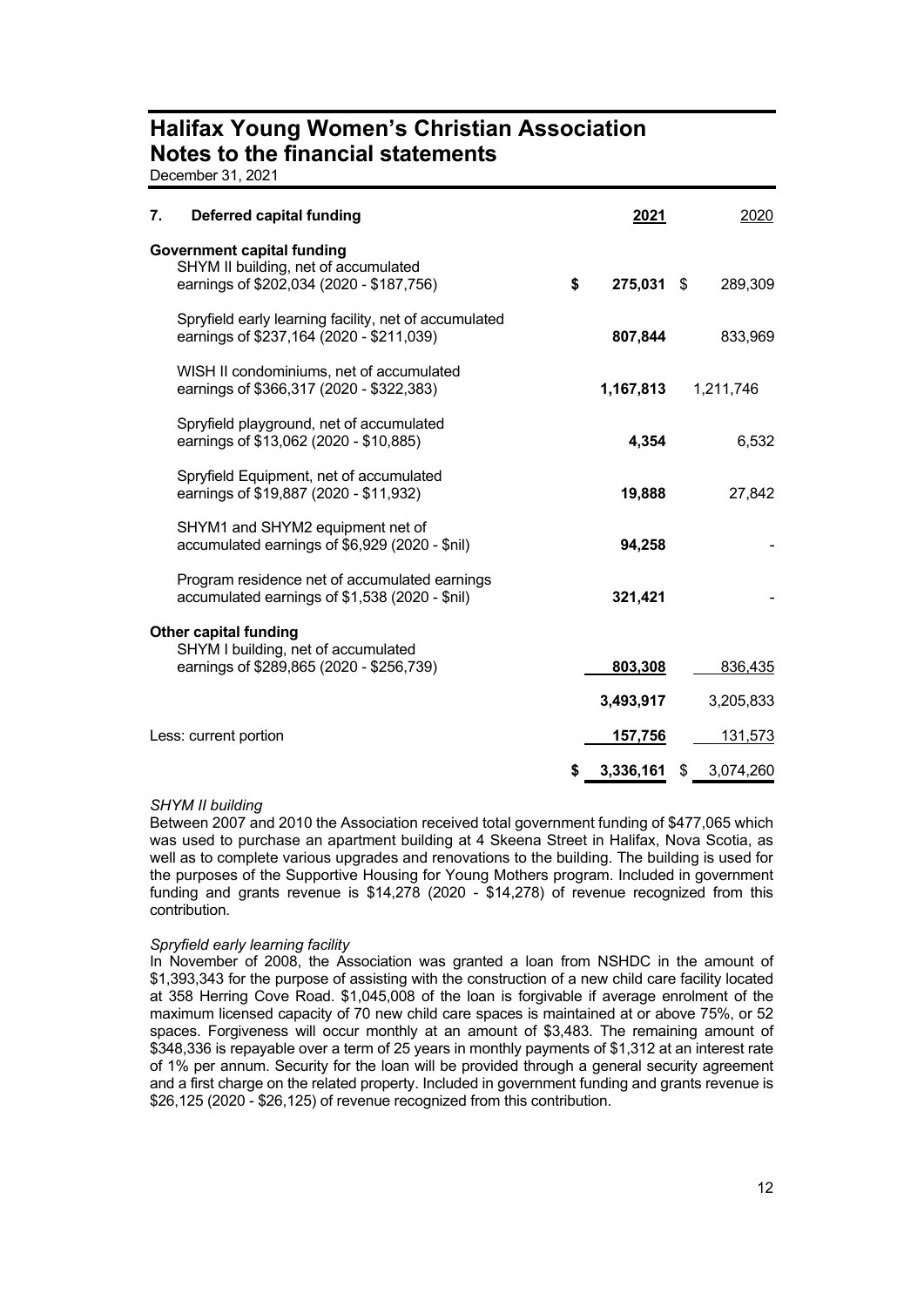December 31, 2021

#### **7. Deferred capital funding (continued)**

#### *Spryfield early learning facility (continued)*

In 2013, a second mortgage on the property was provided by the Canadian Alternative Investment Cooperative ("CAIF") in the amount of \$271,300 repayable over 15 years at a fixed interest rate of 6% per annum. In 2015, the Association received an additional \$78,470 which increased payments to \$2,843. In 2019, the CAIF loan was refinanced with TD Mortgage in the amount of \$226,043, repayable in monthly blended payments \$2,288 bearing interest at 4%, maturing December 2029. Security is provided by a second mortgage on the child care facility held by the Association.

#### *WISH II condominiums*

The Association secured \$1,231,180 from the Homelessness Partnership Strategy in fiscal 2012. In 2014, the Association secured an additional amount of \$311,427 which was used to purchase two condominiums to be used for the purposes of the WISH Second Stage program. Included in government funding and grants revenue is \$43,934 (2020 - \$43,934) of revenue recognized from this contribution.

#### *SHYM I building*

In April 2013, the Association acquired the building located at 4 Mount Hope Avenue in Dartmouth, Nova Scotia, during the dissolution of the Society of Supportive Housing for Young Mothers. The building and related office equipment were recognized at their carrying values of \$1,093,174 and \$6,338, respectively, with a corresponding amount recognized as deferred capital funding. Included in government funding and grants revenue is \$33,126 (2019 - \$33,126) of revenue recognized from this contribution.

#### *Spryfield playground*

The Association received funding during 2016 to construct a playground for the Spryfield Childcare Centre. The playground was recognized at its carrying value of \$17,417 with a corresponding amount recognized as deferred capital funding. Included in government funding and grants revenue is \$2,177 (2020 - \$2,177) of revenue recognized from this contribution.

#### *Spryfield Equipment*

The Association received funding during 2019 to purchase and install heating and cooling equipment for the Spryfield Childcare Centre. The equipment was recognized at its carrying value of \$39,776 with a corresponding amount recognized as a deferred capital funding. Included in government funding and grants revenue is \$7,955 (2020 - \$7,955).

#### SHYM1 and SHYM2 Equipment

The Association received funding during 2021 to purchase and install heating and cooling equipment along with security equipment for the SHYM1 and SHYM2 buildings. The equipment was recognized at its carrying value of \$104,746 with a \$99,990 amount recognized as a deferred capital funding. Included funding and grants revenue is \$6,929 (2020 - \$Nil).

#### Program residence

The Association received funding during 2021 to purchase a Safe House. The house and associated land was recognized at its carrying value of \$575,050 with a \$322,959 amount recognized as a deferred capital funding. Included funding and grants revenue is \$1,538 (2020 - \$Nil). The difference between the carry value and the amount financed with funding received was financed with mortgage. The mortgage has a ten-year term with monthly principal and interest payments of \$2,424 bearing a 2.84% interest rate.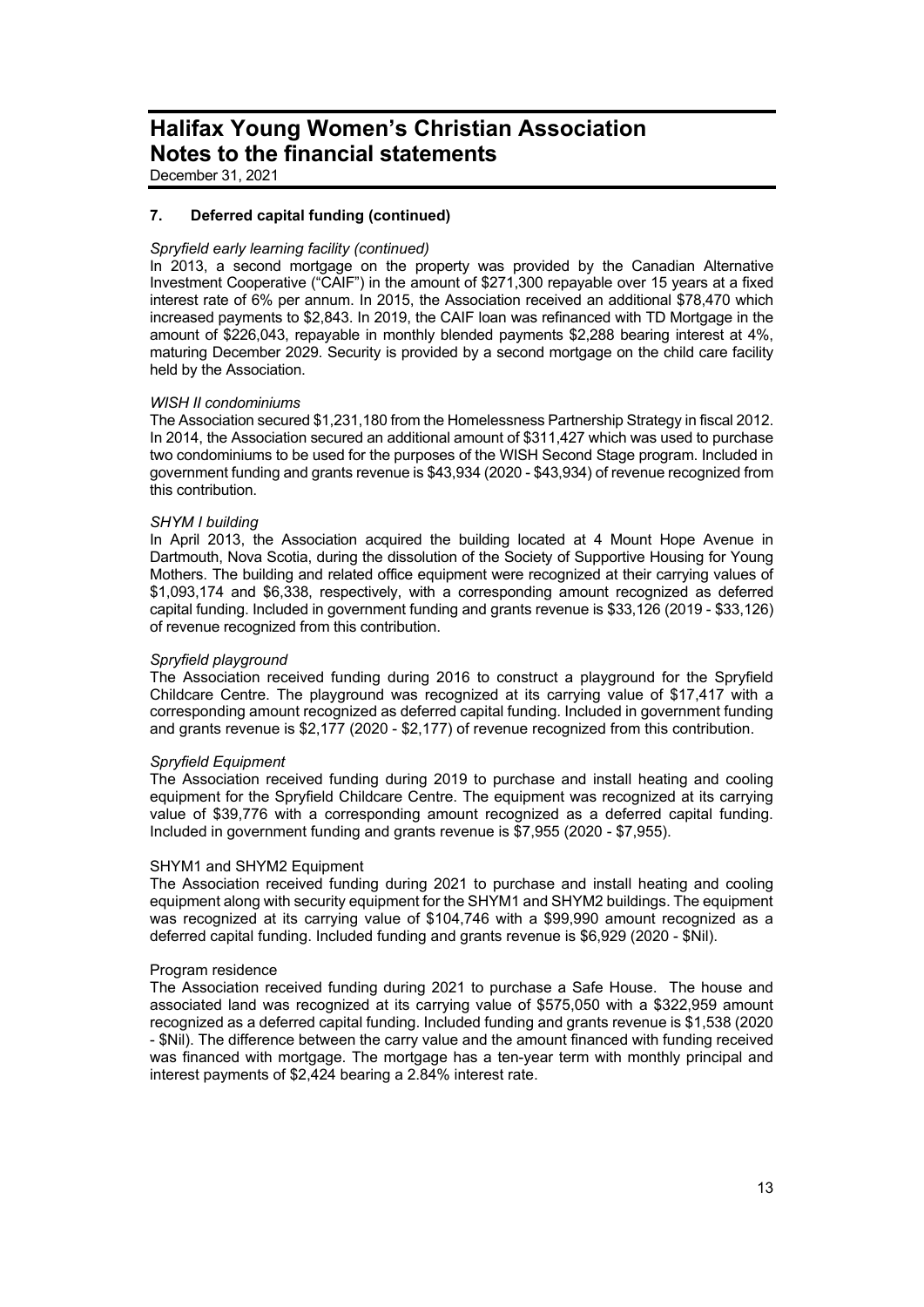December 31, 2021

| 8. | Supplemental cash flow information                                                                                                                                               | 2021                                                                     | 2020                                                         |
|----|----------------------------------------------------------------------------------------------------------------------------------------------------------------------------------|--------------------------------------------------------------------------|--------------------------------------------------------------|
|    | Change in non-cash operating working capital:<br>Receivables<br>Prepaid expenses<br>Payables and accrued liabilities<br>Deposits<br><b>Trust liabilities</b><br>Deferred revenue | \$<br>$(111,578)$ \$<br>12.848<br>105,184<br>1,158<br>78,265<br>(35,963) | (12,013)<br>10<br>(28, 773)<br>2,560<br>(1,644)<br>1,068,095 |
|    |                                                                                                                                                                                  | \$<br>49.914<br>S                                                        | 1,028,235                                                    |

#### **9. Interfund transfer**

During the year, the Board authorized the transfer of \$59,808 to the Capital Reserve Fund, \$99,680 to the Operating Reserve Fund and \$39,871 to the Strategic Priority Fund from the Unrestricted Fund.

#### **10. Commitments**

The Association has entered into lease commitments for two locations. Lease commitments for the next two years are as follows:

| 2022 | 41,732 |
|------|--------|
| 2023 | 3,622  |

#### **11. Impacts of COVID-19**

In March 2020, the coronavirus disease outbreak ("COVID-19") was recognized as a pandemic by the World Health Organization ("WHO"). In response, several measures have been taken by local governments to limit or restrict business operations which has disrupted the activities of many entities, including the Association, and has impacted financial results during the year and could impact future results.

The Association has strategically managed the risks associated with COVID-19 by running modified versions of its programs, implementing a system of continuous monitoring over funding and securing additional financial support in the form of government grants to assist in program and other related costs.

Actual future results may differ materially from the Association's current estimates as the scope of COVID-19 evolves, or if the duration of disruption is longer than currently anticipated.